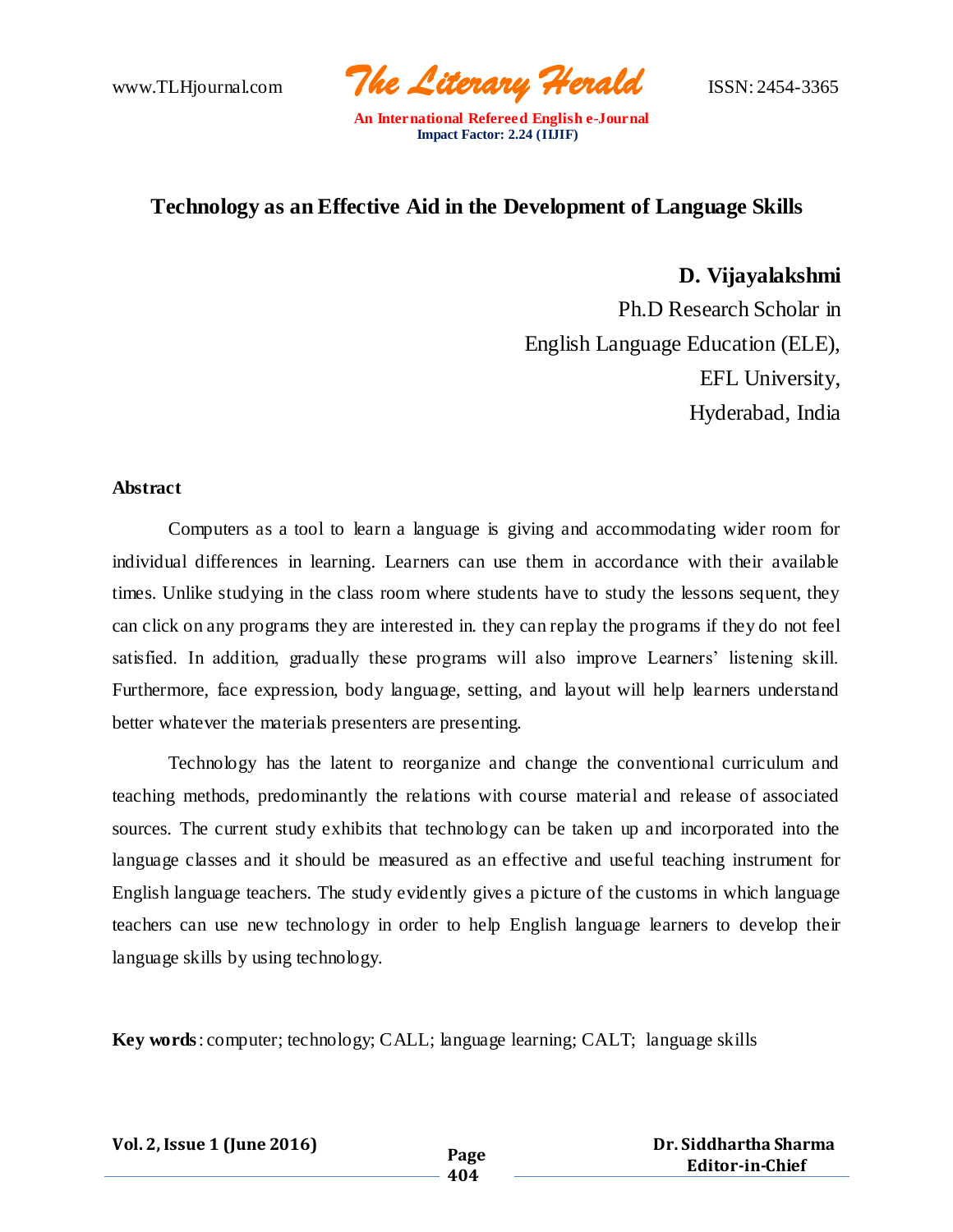www.TLHjournal.com *The Literary Herald*ISSN: 2454-3365

# **Technology as an Effective Aid in the Development of Language Skills**

**D. Vijayalakshmi** Ph.D Research Scholar in English Language Education (ELE), EFL University, Hyderabad, India

### **Introduction**

Language plays an important role in communities and culture. It allows information to be passed from generation to generation. This transfer of knowledge happens in written form or in oral tradition has been happening for millennia. ICTs have allowed this documentation and sharing of knowledge to happen more easily and quickly.

Language plays a critical part in all of our daily lives and now, ever increasingly, technology is also playing an important role. While language allows humans to express themselves, record and preserve cultural records and develop culture, technology is often argued to be mostly a neutral medium. Certainly, information and communications technology (ICT) at its very foundation is simply the unemotional manipulation of 1s and 0s.

Teaching students to be liberated is one of the uppermost main concerns in every country of the world. Even though this reality is one of the precedence, this can also be one of the significant disputes. Nowadays the classroom atmosphere in contrast to the past has been radically distorted. English language teachers come across to the challenges of a huge number of people who do not speak English and hold an enormous degree of momentary pace.

The present generation has started realizing the importance of education and due to this demand for education is increasing rapidly with a view to bring innate potentialities of the child

| Vol. 2, Issue 1 (June 2016) | Page |
|-----------------------------|------|
|                             |      |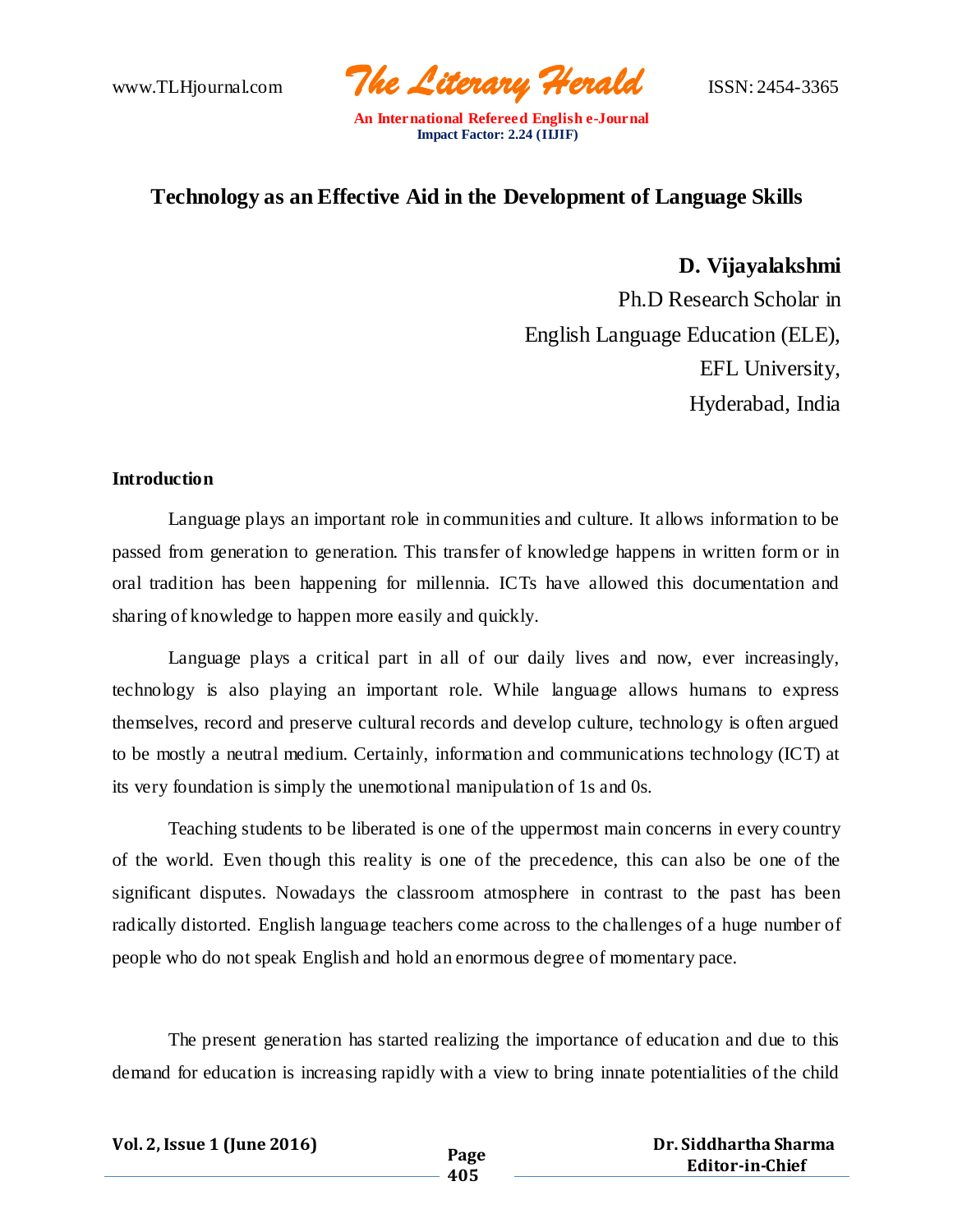www.TLHjournal.com *The Literary Herald*ISSN: 2454-3365

various attempts are also being made to provide the right type of experience for the all round development of child.

Change of this big number of folks to be capable in a new language is a very alarming task for the language teachers. This procedure can now and then be difficult and annoying. Learners leaning a new language entail a large amount of language support. The teachers and mentors who have taught students attaining English as a second language are conscious of the reality that any support in the progression of language learning is very supportive for the learners' language attainment. English language learners require different types of language knowledge. They necessitate hearing language, speaking language, reading language and writing language. Computers can fruitfully function as an increment to language learning process. The advance in computer technology can be obliging for both language teachers and learners; in detail the execution of computer in language classes has a corresponding role in teaching learning processes.

Numerous studies have confirmed that there has been a considerable augment in prominence on Computer technology and its use at all point of education ( Stepp,2002)

"The advancement and progress of computer technology within the last decades has eventually introduced a new approach to linguistics" (Moradi, 2014). Computer assisted Language Teaching (CALT) is teaching approach in which computer technology is used as Assistance to strengthening and assessment of material to be obtainable. CALT explore the role and the use of Information and Communication Technology (ICT) second/foreign language teaching. It consists of diverse types of actions such as enlarging materials and courseware improvement, and academic research and practice.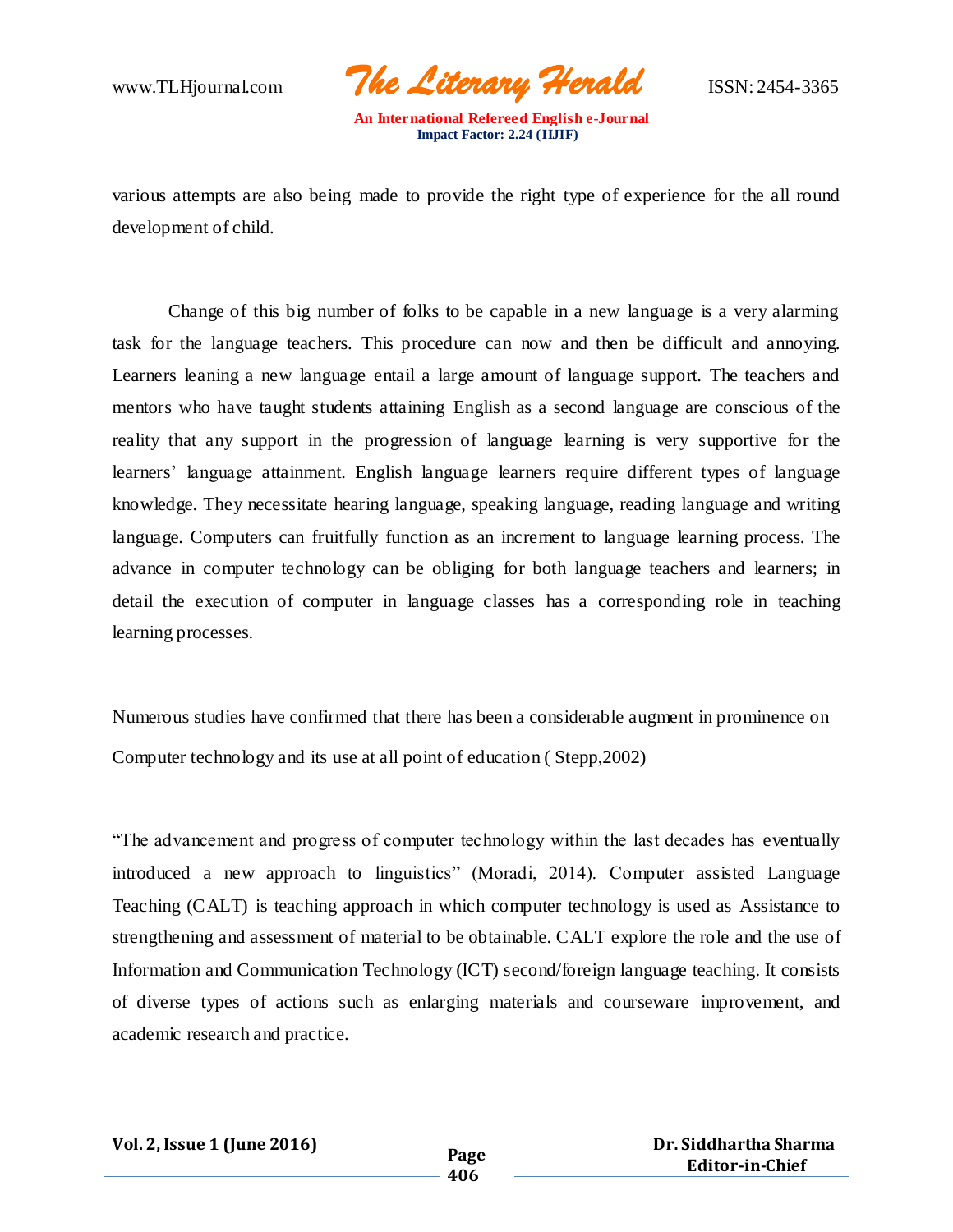www.TLHjournal.com *The Literary Herald*ISSN: 2454-3365

The development in information technology has scattered the appliance of computers in the course of learning language. Language; however it is completely reliant on the users. It is process. It successfully functions learning as an enhancement and a harmonize in the process of language learning.

Computers are very helpful tools which can play an important role in providing valuable language knowledge for English language learners as that are learning the language. The current study expresses how computer-assisted instruction (CAI) can play an essential role in language learning-teaching process and how it can be a corresponding and additional teaching tool for English language teaching. Furthermore, it talks about the main compensation that have been found in by means of computer-assisted instruction (CAI) with English language learners.

### **1. Oral Interface**

As Liaw (1997) states, English language teachers should be capable to recommend learners a language-rich situation in which the English language learners are endlessly busy in leaning activities. Learners necessitate being competent to make communications with each other in order that learning through communication and interface can happen. Computers can be used to make possible this kind of upbringing. Abu Seileek (2007) in his study of usefulness of two compute mediated techniques, namely communal and supportive learning, expresses that the accommodating computer-mediated technique is purposeful approach for teaching and learning verbal skills. He portrays that the language learners respond confidently to both cooperative computer mediated and CALL. The computers can function as practical tool in order to enhance the vocal exchange.

In his study, Liwa (1997) used computer books in order to explore whether computers can supplement and develop oral interface amongst pupils. The computer books are motivating and interactive stories which come into view on the panel of commuters as authentic books with manuscript and interactive picture. There are also several additional choices which the students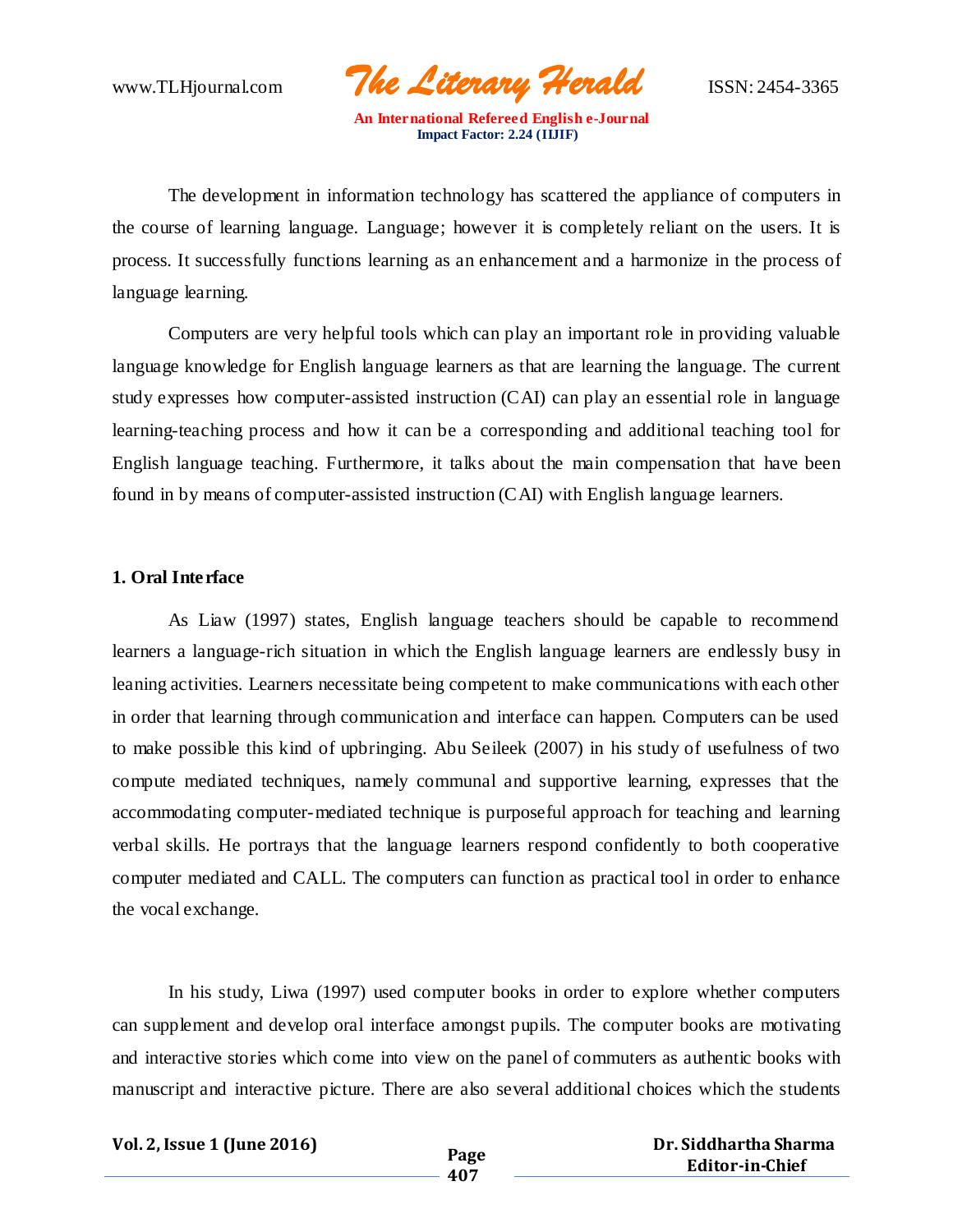www.TLHjournal.com *The Literary Herald*ISSN: 2454-3365

can use to study the text, such as: sound effect, real voices that read the text loud and music. The story can also be tinted while reading so that the readers can without difficulty go after next to with the text. The communications of the learners while using the computer books were recorded. The learners were alienated into the clusters of 3 to read the text and stories. The kinds of the interactions and verbal communication which they engaged for acclamation with each other were evaluated. Even though the students had an inadequate acquaintance of English, they occupied in diverse varieties of language purposes to complete their task which was reading the computer books (Liaw 1997). They conversed in a variety of ways by giving entrusts to each other, communicating the pictures, software and generous submissions and distribution of opinion, posing a lot of queries from their associates and in receipt of answers. The study arrived at to the winding up that computers can make possible the use of a variety of language tasks by English language learners.

Reading computer books in small group develop the language skills by providing opportunity for language learners to verbally interact each other. The application of computers in language learning and teaching process can improve the traditional curriculum of English language learning and can be a useful supplement to EFL/ESL contexts by facilitating and promotion verbal interaction which finally results in language development and the acquisition of English.

#### **2. Reading**

There are various approaches in which new technology can be employed to develop reading ability. Majority of the simple reading texts are very easy and as well very elementary in content. Older learners may consider these texts not suitable to them and they may think that reading these elementary content books cannot be useful to them. Computers and new technology, however, can augment the level of interest of older learners while maintain the texts simple and easy to read. Another significant advantage of making use of computers for reading

**Vol. 2,Issue 1 (June 2016) Page**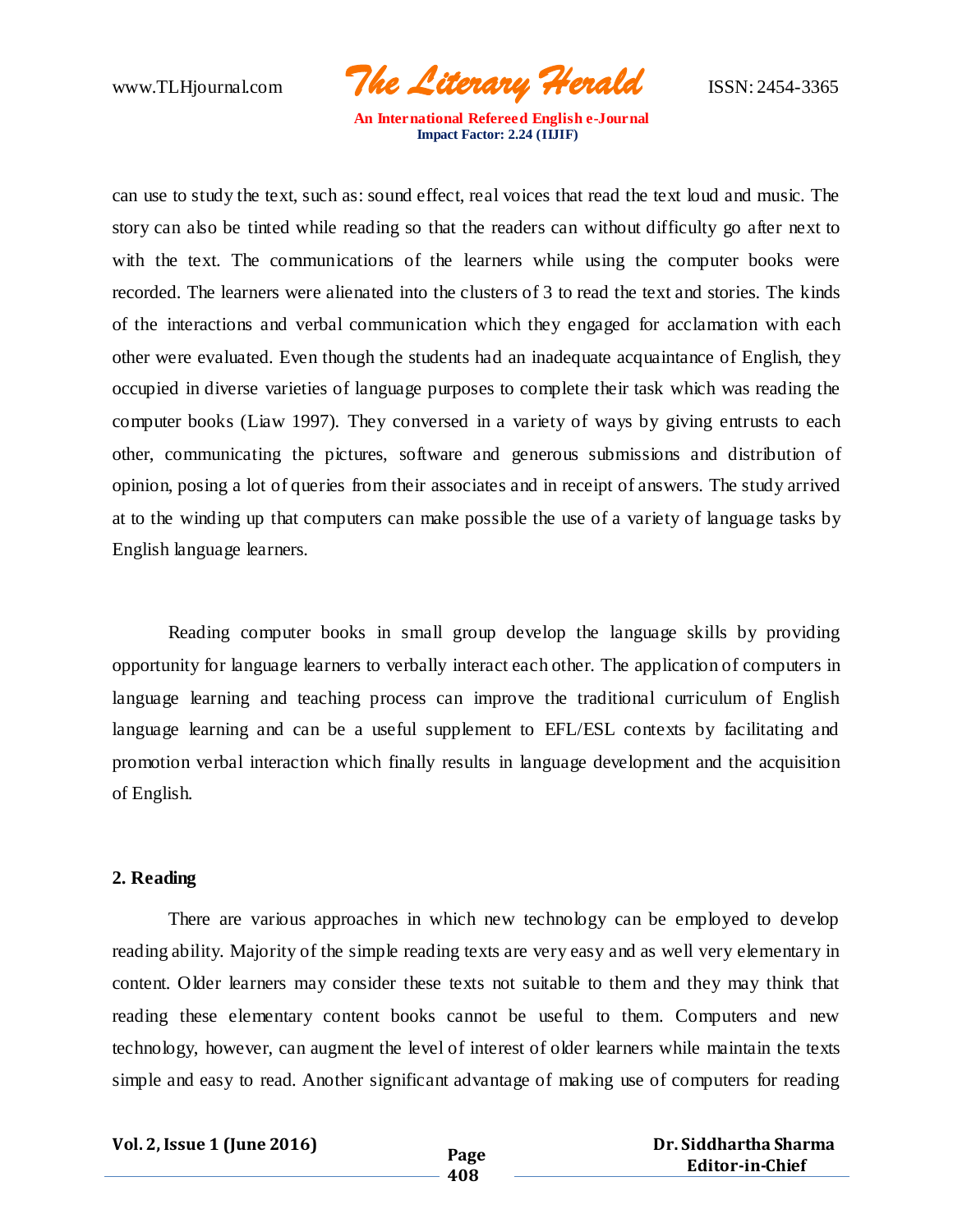www.TLHjournal.com *The Literary Herald*ISSN: 2454-3365

instruction is that they can offer immediate and instance feedback on learners' performance. Case and Truscott (1999) on the basis of their study mentioned that the learners were able to promote their fluency, vocabulary and comprehension.

Computer-based reading training allows for the improved communication with texts, concentration to individual dissimilarities and requirements, and independency by the capacity to read texts that they would not be able to read in any further ways.

New technology, computer software syllabus offer numerous interactive chances for English language learners to put into practice and develop their language proficiency. There are many requests and new software programs for pleasing to the eye, grammar, vocabulary, spelling, and phonetic abilities. When learners are obtaining their second language, each and every type of language carries out and knowledge are worthful to assist in developing reading skills.

#### **3. Writing**

As stated, new technology and computers can help out English language learners to progress their language skills and proficiency. Computer can moreover assist English language learners to develop their writing skills. According to Lewis (1997), the stunning success for students should be vigilantly directed which make the learners do not turn out to be dissatisfied. Writing in a second language which is at rest to some degree not so common to the learners is alarming. However, computers and new technologies can assist to make this easier and more pleasurable. Making use of clip art can help out learners to express their feelings evidently.

Al-Menei (2008) examined the collision of commuter-assisted writing on Saudi students' English writing skills. According to his research conclusions, he accomplished that computerassisted writing has a significant role on Saudi students' writing skills largely in two areas, namely: correcting grammar and paragraph writing.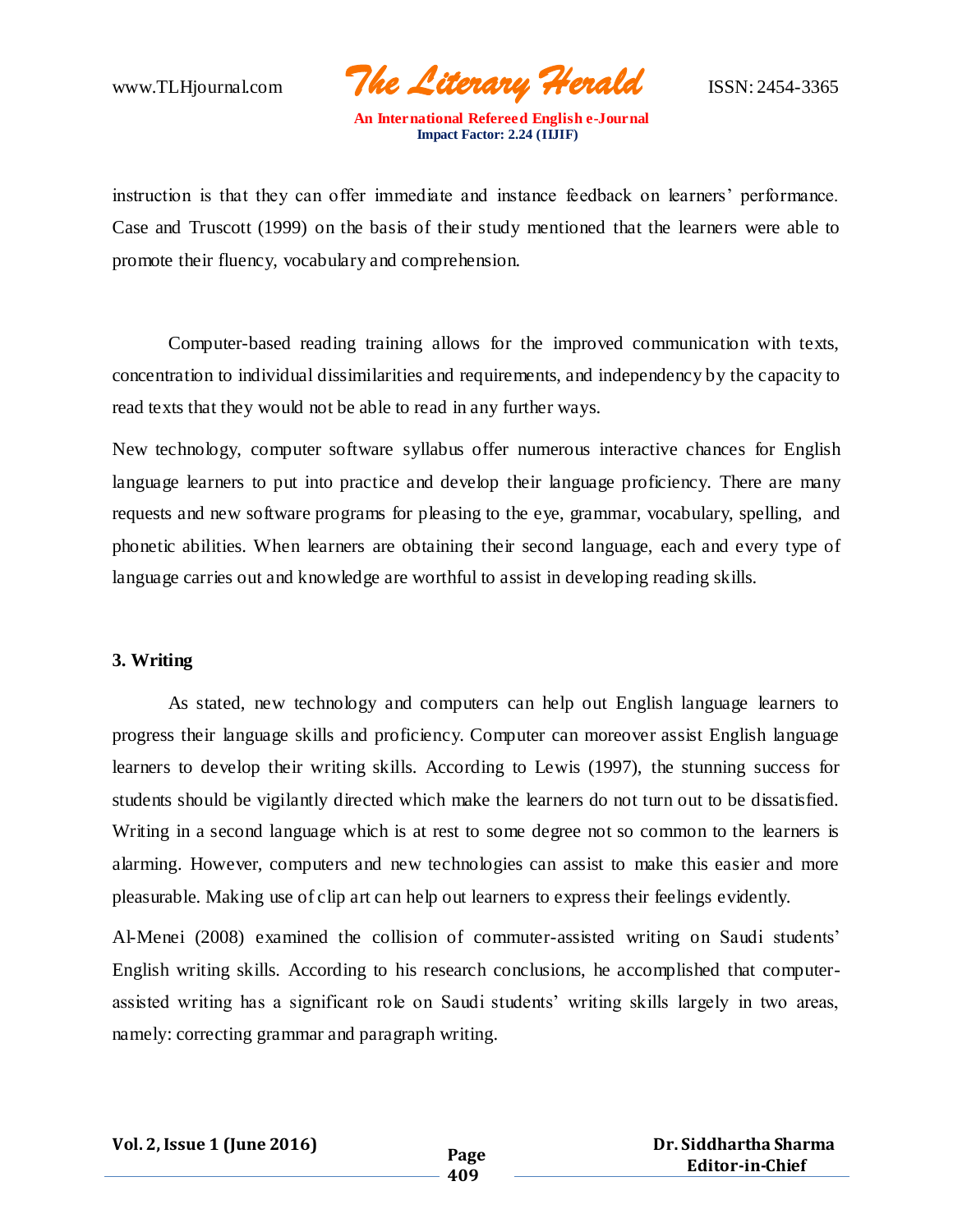www.TLHjournal.com *The Literary Herald*ISSN: 2454-3365

# **Conclusion**

Computer-assisted teaching can make easy language learning in a variety of successful ways. Computer can be made use of as a practical implement by language teachers to aid English language learners to encourage their language skills and their aptitude in English. Computers can develop reading and writing skills and as well they can role as a complemented instrument in teaching to enlarge vocabulary and spoken language. However, it should be talked about that computer technology is not an alternate for usual valuable instruction. Computer is presently a sort of enhancement to the standard syllabus in teaching, as it can be functional for the development of the ability and language skills of the learners; it purposes as a very noteworthy harmonizing device in teaching English language.

## **References**

AbuSeileek, A. (2004). The effect of using a computer-based program on students' writing ability in English. Unpublished Doctoral Dissertation, Arab University, Amman, Jordan.

AbuSeileek, A. (2007). Cooperative vs. individual learning of oral skills in a CALL environment. Computer Assisted Language Learning, 20, 5,493-514. Available at:http://www.informawworld.com/smpp/title~conten=t716100697~db=all~tab=issueslist~b ranches=20-v2020.

Adikari, Rajashree (1991). Development of computer aided instructional material on cell and cell reproduction for class IX. M.Ed. Dissertation, DAVV, Indore. Al-Menei, A. (2008). An investigation of the effect of computer-assisted writing instruction on EFL Saudi learners' ability. Unpublished Master Thesis, King Saud University, Riyadh, KSA.

Bhattacharya, Madumita (1998). A critical review of work done on the use of computer as an instructional tool for teaching chemistry. M.phil. Edu., univ of Delhi.

Case, C. & Truscott, D. (1999). The rule of bells and whistles: Choosing the best software to support reading instruction. Reading and writing quarterly: Overcoming learning difficulties, 15 (4), 361-369.

| Vol. 2, Issue 1 (June 2016) | Page |
|-----------------------------|------|
|-----------------------------|------|